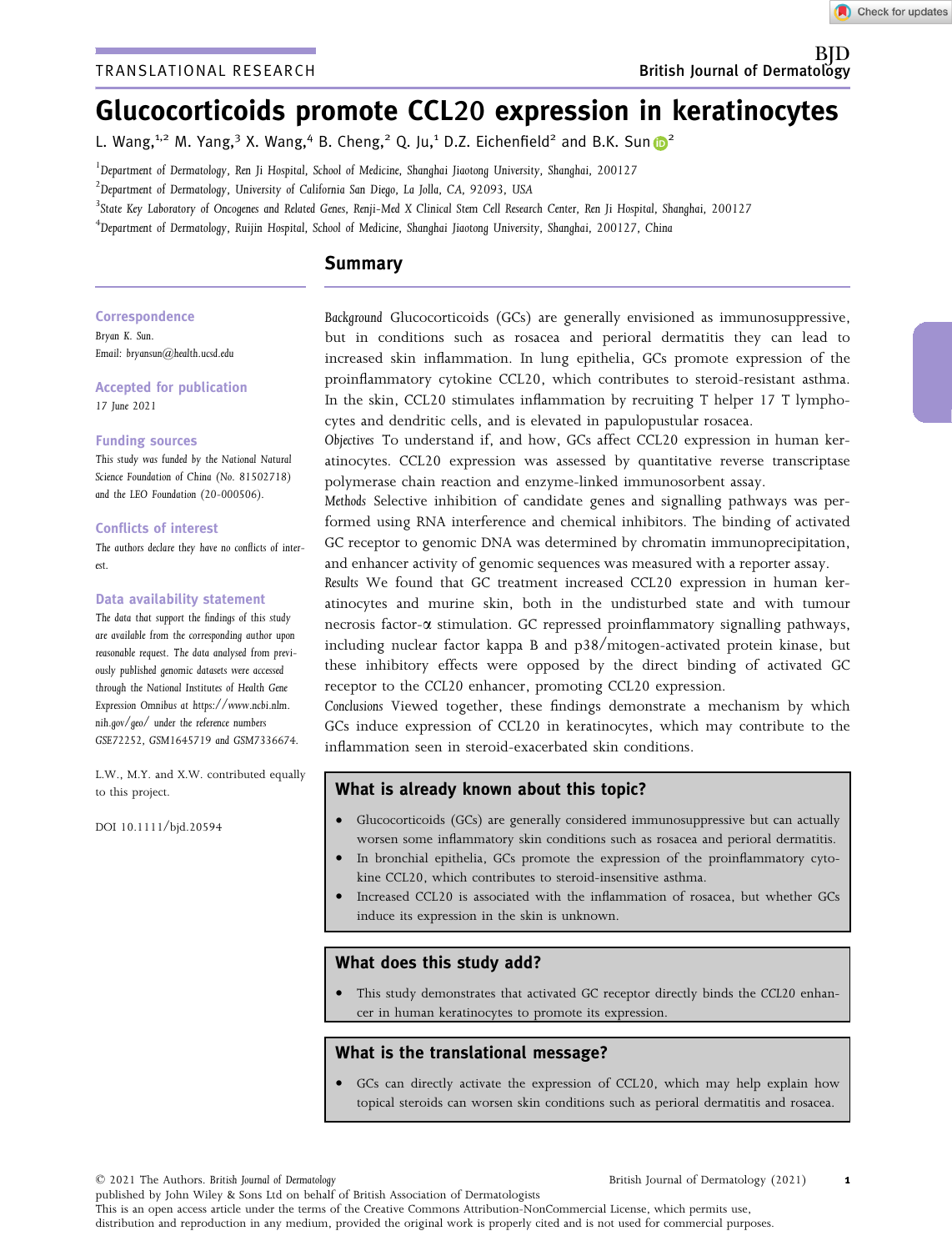Rosacea is a common inflammatory skin disease that classically manifests with flushing, telangiectasias, and inflamed papules and pustules on the face.<sup>1</sup> A wide spectrum of stimuli can exacerbate rosacea, including ultraviolet exposure, temperature, microbes and drugs. The inflammation of rosacea is often treated with topical or oral antibiotics, and its chronic nature typically requires long-term management and the avoidance of triggers.

Rosacea responds poorly to treatment with steroids. In general, steroids are envisioned as having potent immunosuppressive properties and have an essential role in the treatment of autoimmune and inflammatory diseases. However, clinicians have long recognized that topical steroids worsen rosacea with prolonged treatment or upon their withdrawal.<sup>2</sup> A related inflammatory skin condition – perioral dermatitis – is frequently associated with the long-term use of topical steroids on the face.<sup>3</sup> In fact, these two clinical entities (rosacea and perioral dermatitis) are histologically similar and considered by some clinicians to be variants of the same condition.<sup>4</sup> Together they represent cardinal examples of skin conditions that are initiated or worsened by steroids. However, the molecular mechanisms that underlie their atypical proinflammatory response to steroids is not well understood.

Studies of other diseases may provide clues as to why some inflammatory skin conditions are responsive to steroids, while others are not. Asthma is a respiratory disease characterized by hyper-reactive airways and bronchial inflammation. A cornerstone of asthma therapy includes inhaled glucocorticoids (GCs), but a significant subset of individuals with asthma respond poorly to steroids. Studies of patient sputum and bronchial epithelial cells from steroid-insensitive patients demonstrated the elevation of proinflammatory cytokines.<sup>5</sup> In particular, the consistent elevation of CCL20 is characteristic of severe asthma in humans and mouse models.<sup>6</sup> CCL20 is a chemoattractant for T helper (Th) 17 T lymphocytes, neutrophils and dendritic cells. $^7$  In bronchial epithelia, GCs result in a paradoxical induction of CCL20, which may help to explain the molecular basis of steroid insensitivity in asthma.<sup>8</sup>

CCL20 is also consistently elevated in the papulopustular forms of rosacea.<sup>9</sup> While many clinical features of rosacea are characteristic of an exacerbated innate immune response,  $10$  a dense lymphocytic infiltrate is often present, implicating a role for adaptive immunity. $11$  In the skin, CCL20 is expressed from keratinocytes and drives the Th17-polarized T-lymphocyte response observed in the inflammatory forms of rosacea. $9,12$ Sparked by observations made in bronchial epithelia, the objective of this study was to determine whether GCs induce CCL20 expression in keratinocytes, towards a long-term goal of better understanding how steroids can worsen inflammation in skin conditions such as rosacea.

#### Materials and methods

#### Cells and reagents

Neonatal human epidermal keratinocytes (NHEKs) were a gift from Professor Ningli Li. In some experiments, NHEKs were harvested from discarded foreskin samples from elective circumcisions. Sources of reagents, plasmids and antibodies are provided in Appendix S1 (see Supporting Information).

#### Mouse reagents and experimentation

C57BL/6 (wild-type) mice were obtained from the Shanghai Laboratory Animal Center, Shanghai, China. All animals were housed and treated under institutional guidelines approved by the Institutional Animal Care and Use Committee at the University of Ruijin Hospital. Eight-week-old mice were divided into vehicle control and GC treatment groups. Mice in the GC group were treated with 10 mg topical halometasone daily for 14 days, applied to ear skin. Control groups received topical 10 mg Vaseline® (Unilever, London, UK) for 14 days.

#### Cell culture

NHEKs were cultured in a 50 : 50 mixture of Medium 154 and keratinocyte serum-free medium containing manufacturer supplements and  $1\times$  antibiotic antimycotic solution. Cells were seeded onto 12-well plates at  $10<sup>5</sup>$  cells per well and incubated at 37 °C with 5% CO<sub>2</sub>. Cells were grown to ~70% confluence and treated with dexamethasone, tumour necrosis factor (TNF)- $\alpha$  (10 ng mL<sup>-1</sup>), Jun N-terminal kinase (JNK)/ mitogen-activated protein kinase (MAPK) inhibitor SP600125 (1 µmol  $L^{-1}$ ), extracellular regulated kinase (ERK)/MAPK inhibitor U0126 (1  $\mu$ mol L<sup>-1</sup>), p38/MAPK inhibitor SB202190 (1  $\mu$ mol  $L^{-1}$ ), phosphoinositide 3-kinase (PI3K) inhibitor LY294002 (5  $\mu$ mol L<sup>-1</sup>) and/or GC inhibitor RU486 (1  $\mu$ mol L<sup>-1</sup>) as indicated. Inhibitors were added 1 h before dexamethasone. In co-treatment experiments, dexamethasone was added 2 h before TNF-a. TNF-a was incubated for 3 h unless specified. Dimethyl sulfoxide (DMSO) was used as vehicle control for inhibitors and dexamethasone : water was used as control for TNF-a.

#### Real-time quantitative polymerase chain reaction

Total RNA from cells and tissues were extracted using an Eastep<sup>®</sup> Super Total RNA Extraction Kit (Promega, Madison, WI, USA) or a Direct-zol RNA MiniPrep kit (Zymo Research, Irvine, CA, USA), following the manufacturers' instructions. Quantitative polymerase chain reaction (PCR) was performed using SYBR Green Taq (Takara Bio, Kusatsu, Japan) or iTaq SYBR Supermix (Bio-Rad, Hercules, CA, USA) in a 7300 Real-Time PCR System (Applied Biosystems, Foster City, CA, USA) or a CFX Connect (Bio-Rad). For quantitative PCR, RPL32 was used as an internal reference. Primer sequences are provided in Appendix S1.

#### Enzyme-linked immunosorbent assay

NHEKs were seeded onto 96-well culture plates at 2  $\times$  10<sup>4</sup> cells per well and incubated for 24 h in the presence of TNF- $\alpha$ , dexamethasone and/or RU486 (1 µmol L<sup>-1</sup>), as indicated.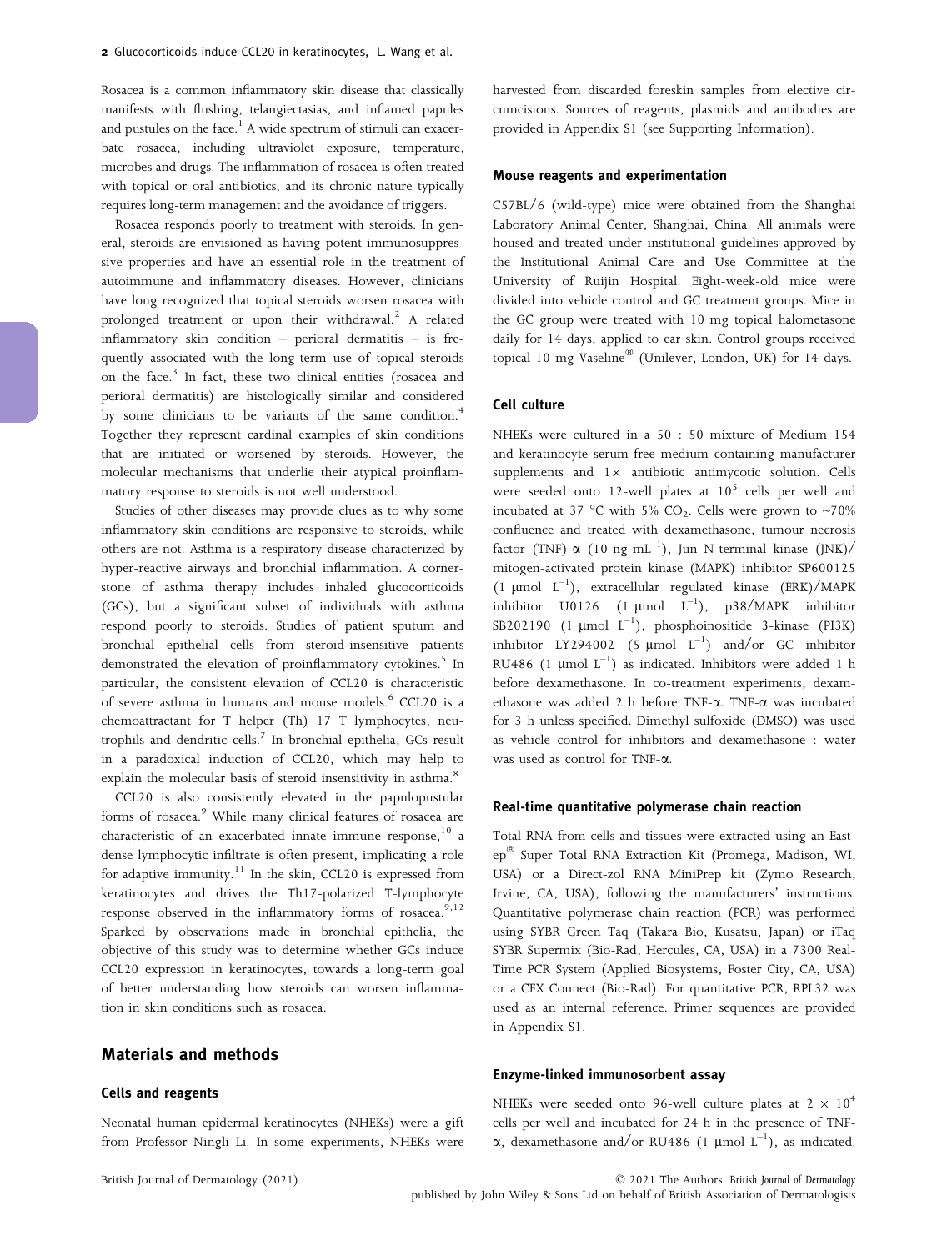CCL20 was quantitated using an ELISA kit (R&D Systems, Minneapolis, MN, USA) according to the manufacturer's instructions.

#### Immunoblotting

NHEKs were seeded onto six-well plates (2.5  $\times$  10<sup>5</sup> cells per well) and treated with stimuli as indicated. Cells were lysed in RIPA buffer containing protease and phosphatase inhibitors. Protein concentration was determined using a BCA assay. Lysates were resolved by sodium dodecyl sulfate polyacrylamide gel electrophoresis, transferred to nitrocellulose membranes and blocked in Tris-buffered saline with  $0.1\%$  Tween<sup>®</sup> 20 detergent (TBS-T) containing 5% bovine serum albumin. Membranes were incubated with antibodies (dilution 1 : 1000) overnight at 4  $^{\circ}$ C. After four washes with TBS-T, membranes were incubated with secondary antibodies for 45 min and washed three times with TBS-T. Immunoblots were visualized on an Odyssey Imager (Li-Cor Biosciences, Lincoln, NE, USA).

#### Small interfering RNA transfection

NHEKs were seeded onto six-well plates at  $3 \times 10^5$  cells per well for 24 h. Cells were transfected with small interfering RNA (siRNA; 10  $\mu$ mol  $L^{-1}$ ) using RNAiMAX (Invitrogen, Carlsbad, CA, USA). After 48 h, cells were treated as indicated. GC receptor (GR) siRNA (4392420) and control siRNA (4390844) were from Life Technologies (Carlsbad, CA, USA).

#### Luciferase assay analysis

The CCL20 enhancer was amplified from genomic DNA by PCR (forward primer 5'-GACACACAGGATCACTGGAG-3'; reverse primer 5'-TCTTCTCAGGTCAATGACATCAAAT-3') and cloned into the KpnI/BglII site of pGL4.24, yielding pGL4.24 CCL20 enhancer. Deletion of GR binding motifs (denoted  $\Delta$ GRE) was generated by inverse PCR. pGL4.24, pGL4.24 CCL20 enhancer or pGL4 $\cdot$ 24 CCL20 enhancer  $\Delta$ GRE were transfected into HEK293T cells. pGL475 was used as a transfection control. After 42 h, cells were treated with dexamethasone (100 nmol  $L^{-1}$ ), TNF- $\alpha$  (10 ng mL<sup>-1</sup>) or both. Dexamethasone was added to the cell medium 2 h before TNF-a. Three hours after TNF- $\alpha$  stimulation, luciferase activity was assessed using the Dual-Glo™ Luciferase Assay (Promega).

#### Chromatin immunoprecipitation

NHEKs were cultured to 70–80% confluence on 15-cm plates and then treated with dexamethasone  $(100 \text{ nmol }\; \text{L}^{-1})$  or DMSO for 1 h. Cells were fixed in formaldehyde (1%) and disuccinimidyl glutarate  $(2 \text{ mmol } L^{-1})$ . Chromatin was immunoprecipitated overnight at 4 °C. The percentage input method was used to normalize chromatin immunoprecipitation (ChIP) data. Data from the National Institutes of Health Gene Expression Omnibus ([https://www.ncbi.nlm.nih.gov/ge](https://www.ncbi.nlm.nih.gov/geo) [o](https://www.ncbi.nlm.nih.gov/geo)) were used to generate genomic tracks for GR, histone 3 lysine 27 acetylation, P300 and DNAse I hypersensitivity. These data are available under study identifiers [GSE72252,](http://www.ncbi.nlm.nih.gov/geo/query/acc.cgi?acc=GSE72252) [GSM1645719](http://www.ncbi.nlm.nih.gov/geo/query/acc.cgi?acc=GSM1645719) and [GSM733674](http://www.ncbi.nlm.nih.gov/geo/query/acc.cgi?acc=GSM733674).

#### Statistical analysis

Unless otherwise noted, mRNA and protein expression are presented as mean  $\pm$  SEM. Comparisons between conditions were performed with two-sided t-tests. P-values  $\leq 0.05$  were considered to be statistically significant. Statistical comparisons were conducted using SPSS software (version 10.1; SPSS, Chicago, IL, USA).

### Results

### Glucocorticoids induce CCL20 expression in vitro and in vivo

To assess if GCs affect CCL20 expression in the skin, we evaluated the impact of the GC dexamethasone on human keratinocytes and murine skin. We applied 100 nmol  $L^{-1}$ dexamethasone to primary human keratinocytes and measured CCL20 mRNA expression over a time course using quantitative reverse transcriptase PCR (qRT-PCR). CCL20 mRNA expression was induced by 3 h of dexamethasone treatment, increasing > 2-fold upon dexamethasone stimulation (Figure 1a). Induction of CCL20 contrasted with the suppression of interleukin (IL)-  $1\beta$ , another proinflammatory gene. To determine if CCL20 protein expression correlated with mRNA induction, as well as to assess dose dependence, we applied dexamethasone to primary human keratinocytes in a range of  $0-1000$  nmol  $L^{-1}$ and measured CCL20 protein by enzyme-linked immunosorbent assay (ELISA). We observed a progressive induction of CCL20 with increasing doses of dexamethasone (Figure 1b).

CCL20 is expressed more strongly in differentiated epidermal layers than in the undifferentiated basal layer, $13$  but it is induced throughout the epidermis following epidermal injury or inflammation.<sup>14</sup> We corroborated these previous observations by differentiating keratinocytes in vitro by culturing at confluence for 96 h with the addition of 1.2 mmol  $L^{-1}$  calcium. Expression of keratin 10 and filaggrin showed strong upregulation (Figure 1c), confirming the induction of differentiation. In differentiated keratinocytes we observed an approximately twofold increase in CCL20 expression vs. the undifferentiated state, confirming previous observations. Next, we assessed how dexamethasone affected CCL20 expression in undifferentiated vs. differentiated keratinocytes. As noted in our initial observation (Figure 1a), CCL20 increased within 3 h of dexamethasone exposure in undifferentiated keratinocytes but did not change appreciably in differentiated keratinocytes (Figure 1d). This result suggested that the inductive effect of dexamethasone on CCL20 may be restricted to basal progenitor keratinocytes.

Finally, we examined whether GC led to similar results in mice. We applied the corticosteroid halometasone topically to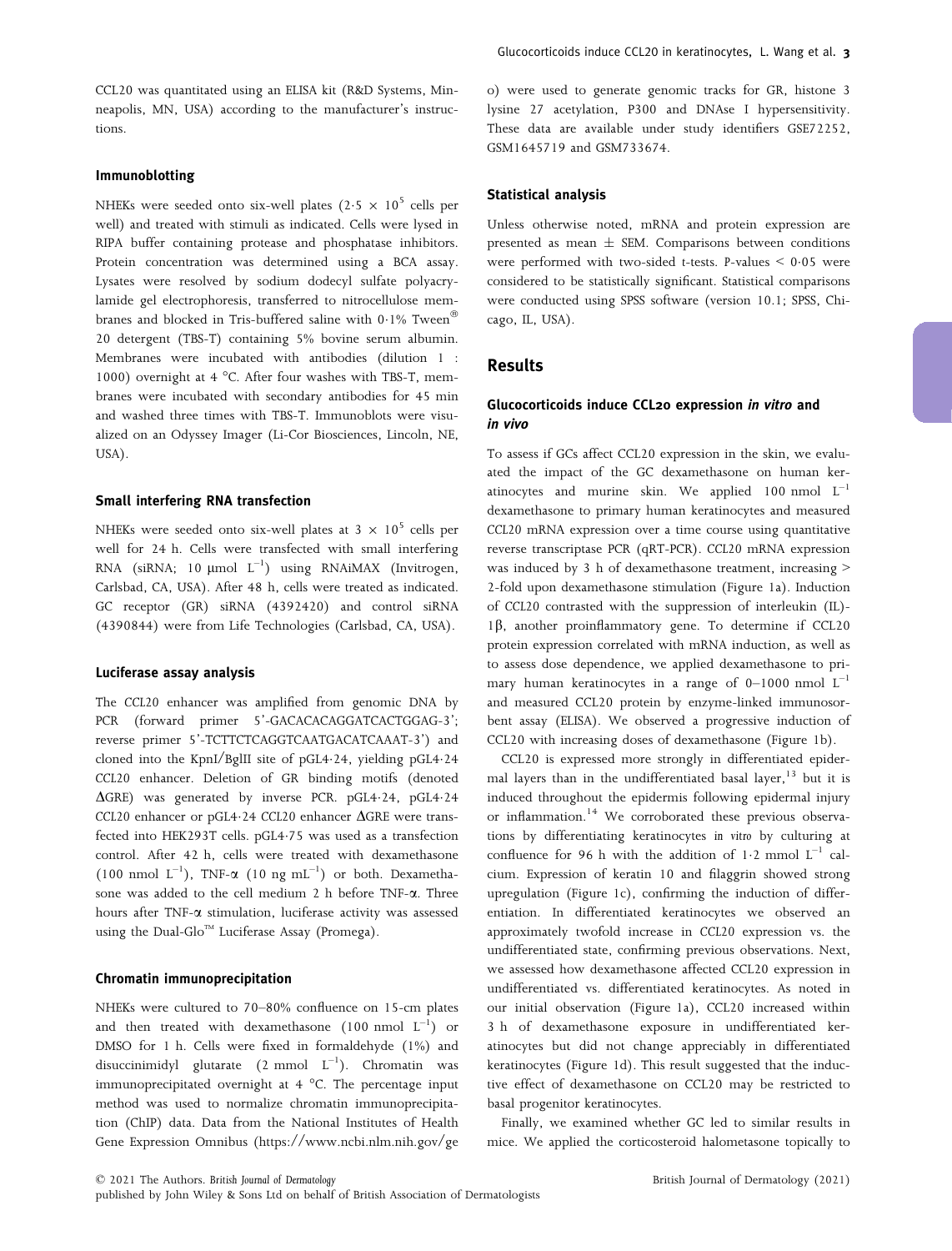

Figure 1 Glucocorticoids induce CCL20 expression in keratinocytes. (a) Quantitative reverse transcriptase polymerase chain reaction (qRT-PCR) to measure mRNA expression in primary human keratinocytes after treatment with 100 nmol  $L^{-1}$  dexamethasone (dex; n = 5). Error bars indicate the SD. IL, interleukin. \*P < 0.05 (two-sided t-test vs. 0 h timepoint). (b) Enzyme-linked immunosorbent assay (ELISA) to detect CCL20 protein from primary human keratinocytes treated for 24 h with a range of dexamethasone concentrations  $(n = 5)$ . Error bars indicate the SD. \*P < 0.05 (two-sided t-test vs. 0 nmol L–<sup>1</sup> dexamethasone). (c) qRT-PCR to measure the mRNA expression of CCL20, KRT10 and FLG in undifferentiated and differentiated keratinocytes. (d) qRT-PCR to measure CCL20 mRNA expression in undifferentiated and differentiated keratinocytes following 100 mmol  $L^{-1}$  dexamethasone exposure. GC, glucocorticoid; ns, non-significant. \*P < 0.05. (e) RNA expression of CCL20 and IL1B from mouse skin treated with topical glucocorticoids (GC) for 2 weeks  $(n = 5)$ . Grey lines denote the average and error bars the SEM. \*P < 0.05 (two-sided ttest).

the ear of mice for 14 days. qRT-PCR demonstrated a  $\sim$ 2.5fold increase in CCL20 expression in murine skin treated with topical corticosteroids vs. vehicle control (Figure 1e). In contrast, the expression of IL1B decreased by  $~40\%$ . Together, these results demonstrated that GCs promote CCL20 expression in human keratinocytes and mouse skin, in contrast to its inhibitory effect on other proinflammatory genes.

### Tumour necrosis factor- $\alpha$  amplifies the induction of CCL20 by glucocorticoids

The T-cell lymphocytic infiltrate in rosacea is characterized by Th1/Th17 polarization.<sup>9</sup> We therefore aimed to understand whether GC induction of CCL20 is influenced by the cytokine microenvironment seen in rosacea. To evaluate this possibility, we pretreated keratinocytes with a series of GC doses (0– 1000 nmol  $L^{-1}$ ) prior to stimulation with TNF- $\alpha$ , a signature Th1 cytokine. As anticipated, stimulation with  $TNF-\alpha$  resulted in a robust induction of CCL20 expression (Figure 2a). However, higher doses of GC did not suppress CCL20; instead, we observed a trend of increasing CCL20 with higher dexamethasone concentration, although these differences did not reach statistical significance (two-way ANOVA, multiple comparisons  $P > 0.05$ ). Nonetheless, these results sparked further interest in understanding why GCs appeared to potentiate the expression of the proinflammatory gene CCL20.

To determine if induction of CCL20 by dexamethasone was a unique characteristic of CCL20 among inflammatory genes, we compared the effect of dexamethasone on CCL20 to the proinflammatory genes IL1B and IL6. Pretreatment with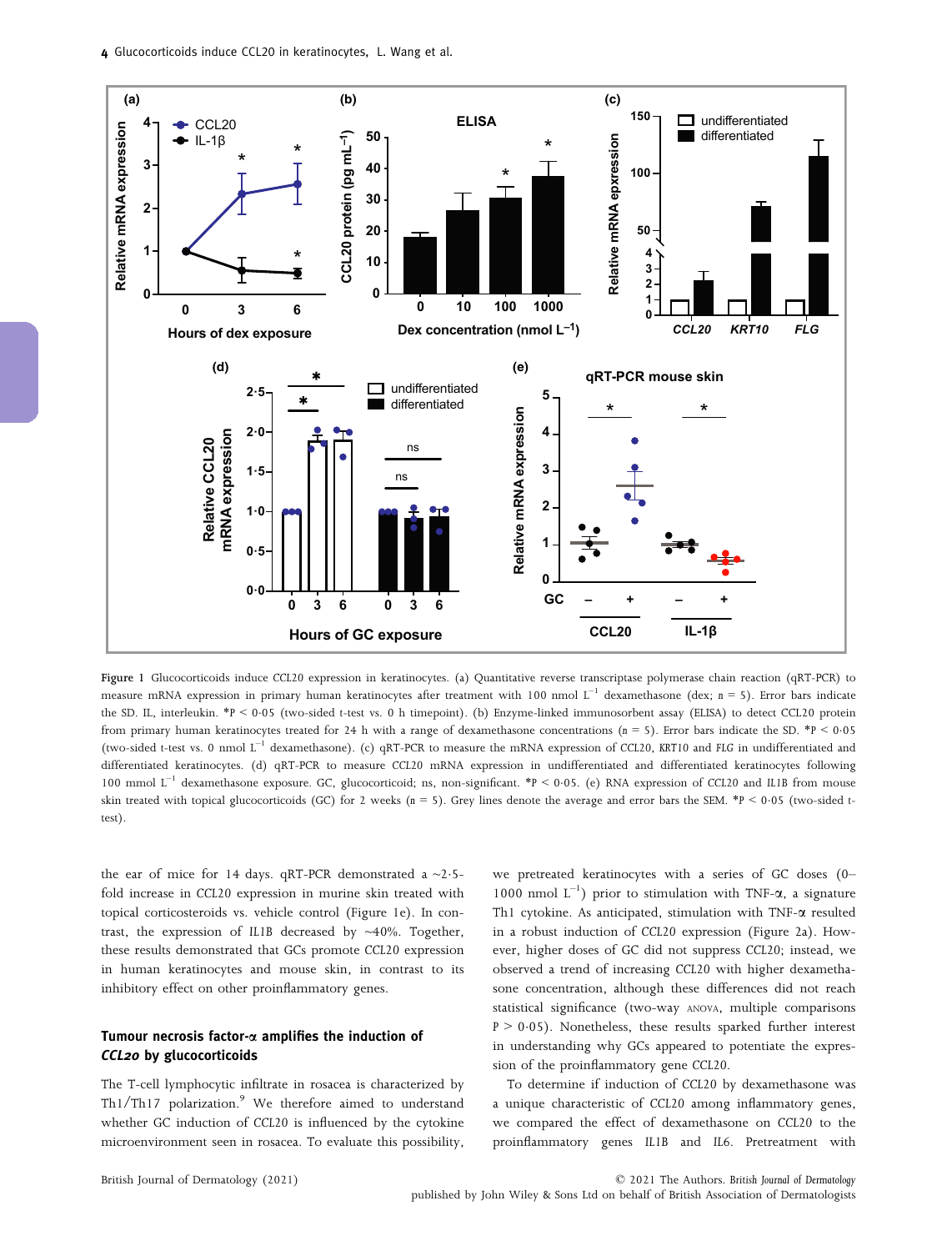dexamethasone inhibited the induction of IL1B and IL6 by TNF-a. However, as has been previously observed, the addition of dexamethasone resulted in further CCL20 upregulation, increasing by approximately sixfold over the untreated state (Figure 2b). This finding indicated that CCL20 responded distinctively to steroid exposure, compared to other inflammatory genes.

To determine if CCL20 protein expression corresponded to mRNA expression results, we performed an ELISA in the presence or absence of TNF- $\alpha$  and dexamethasone. CCL20 protein expression increased in keratinocytes upon treatment with either dexamethasone or TNF-a. If treated with both, CCL20 was even further induced (Figure 2c). Viewed together, these results indicated that GCs do not repress CCL20 expression by TNF-a. Instead, GC treatment leads to additively induced CCL20 production in keratinocytes.

# Glucocorticoids inhibit tumour necrosis factor-a-mediated activation of nuclear factor kappa B and p38/mitogenactivated protein kinase

We next sought to better understand how GCs led to the induction of CCL20. The activity of nuclear factor kappa B (NFKB) signalling is a well-established regulator of CCL20 expression.<sup>15</sup> However, the potential involvement of other kinase signalling pathways has been suggested in recent studies. The activity of MAPK pathways has been shown to regulate CCL20 in response to CCN1 (cellular communication network factor 1).<sup>16,17</sup> In addition, reports have linked PI3K signalling to CCL20 expression, although PI3K appears to induce or repress CCL20, depending on cell type and ligand.18,19 We therefore assessed whether MAPK or PI3K signalling are involved in TNF- $\alpha$  stimulation of CCL20 in human keratinocytes.

We applied chemical inhibitors to JNK, ERK, p38 and PI3K, and assessed their effect on TNF-a-mediated induction of CCL20 in primary human keratinocytes (Figure 3a). CCL20 induction by TNF- $\alpha$  was not affected by the JNK/MAPK (SP600125) or ERK/MAPK (U0126) inhibitor. By contrast, p38/MAPK inhibition (SB202190) repressed CCL20 moderately, while PI3K inhibition (LY294002) led to CCL20 upregulation. This panel of chemical inhibitors suggested that p38/ MAPK and PI3K influence TNF-a-mediated CCL20 activation in keratinocytes.

To further assess the effect of GCs on kinase signalling pathways, we performed immunoblotting to assess the effect of TNF-a stimulation on p38 and PI3K signalling, with and without dexamethasone pretreatment. As positive and negative controls, we also assessed the phosphorylation of p65 and ERK. As expected, TNF- $\alpha$  stimulated phosphorylation of p65 (reflecting NFKB activation), as well as p38. TNF- $\alpha$  had modest effects on ERK phosphorylation and minimal effects on Akt (PI3K). Pretreatment with dexamethasone blocked TNF-ainduced phosphorylation of p65 and p38, indicating that GCs inhibited NFKB and p38 activity. By contrast, there were no consistent effects of GCs on ERK and Akt phosphorylation.

Viewed together, these results indicate an inhibitory effect of GCs on NFKB and p38/MAPK, which is broadly consistent with the immunosuppressive effect of steroids. However, NFKB and p38 are thought to be activators of inflammation genes. Therefore, these results appear to contradict the observed induction of CCL20 expression seen with GC treatment (Figures 1 and 2). Studies of bronchial epithelium have hinted that CCL20 activation by GCs may be independent of classical inflammatory signalling pathways,<sup>8</sup> although it is still uncertain what these mechanisms are. We therefore wanted to explore whether GCs engaged NFKB- and p38-independent mechanisms to influence CCL20 expression in keratinocytes.



Figure 2 Tumour necrosis factor (TNF)- $\alpha$  and glucocorticoids additively stimulate CCL20. (a) Quantitative reverse transcriptase polymerase chain reaction (qRT-PCR) of CCL20 following treatment with dexamethasone (Dex) at a range of doses (0, 10, 100 and 1000 nmol  $L^{-1}$ ) (n = 3). Error bars denote the SEM. (b) qRT-PCR to assess mRNA expression of CCL20, IL1B and IL6 following treatment of human keratinocytes with dexamethasone (Dex), TNF- $\alpha$  or both (n = 3). Error bars denote the SEM. ns, not significant. \*P < 0.05. (c) Enzyme-linked immunosorbent assay for CCL20 after treatment of human keratinocytes with dexamethasone, TNF- $\alpha$  or both. Cells were stimulated with TNF- $\alpha$  (10 ng mL<sup>-1</sup>) for 24 h in the presence or absence of 1000 nmol  $L^{-1}$  dexamethasone (n = 3). Error bars denote the SEM. \*P < 0.05.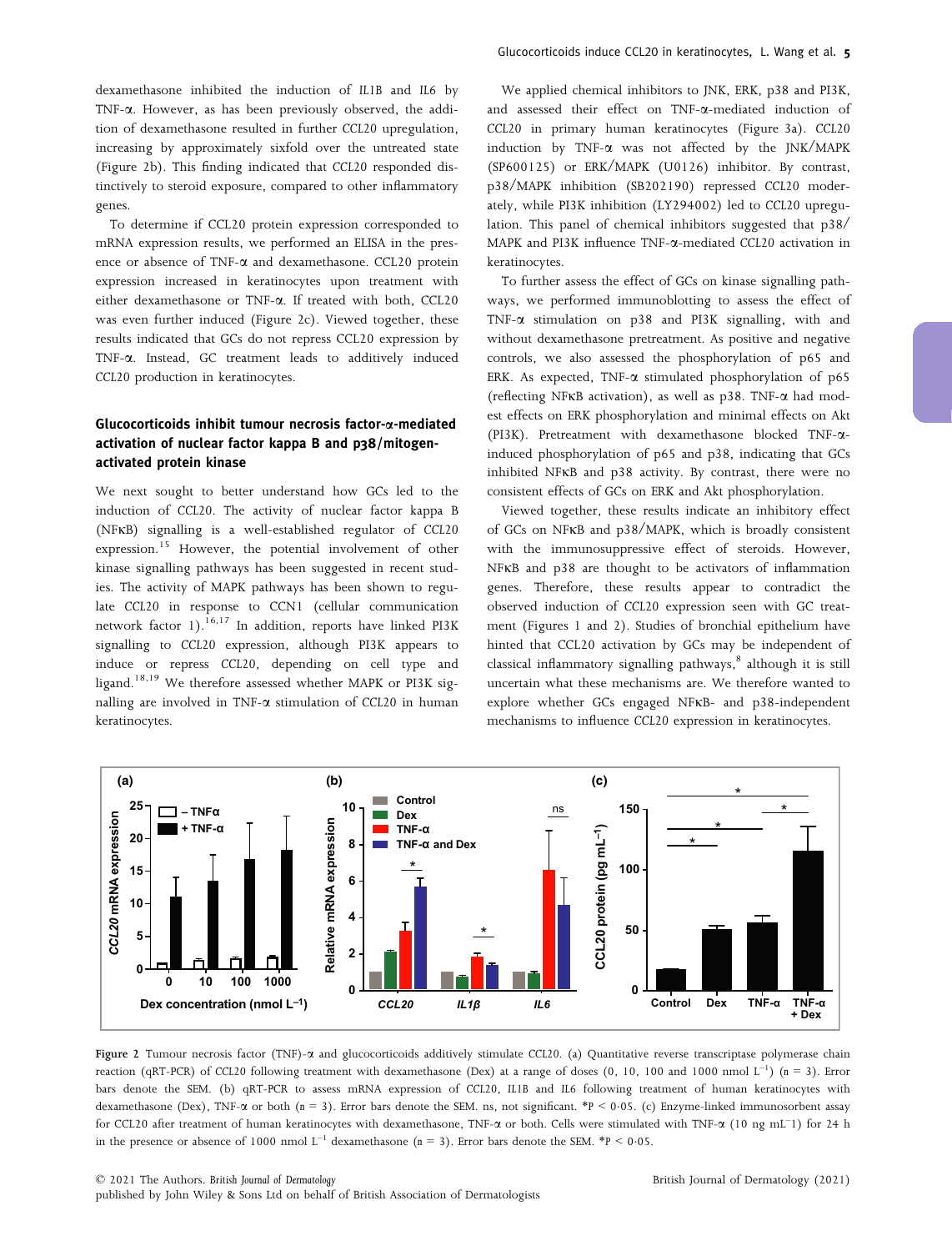

Figure 3 Glucocorticoids suppress tumour necrosis factor (TNF)- $\alpha$ -mediated stimulation of nuclear factor kappa B and mitogen-activated protein kinase (MAPK) pathways. (a) Quantitative reverse transcriptase polymerase chain reaction to assess CCL20 mRNA expression following treatment of human keratinocytes with TNF- $\alpha$ , with or without pathway inhibitors (n = 3-5). Error bars denote the SEM. \*P < 0.05 (two-sided t-test). ERK, extracellular regulated kinase; JNK, Jun N-terminal kinase; ns, non-significant; PI3K, phosphoinositide 3-kinase. (b) Immunoblot of keratinocyte lysates following treatment with dexamethasone (Dex), TNF-a or both, to assess phosphorylation of sentinel kinases. ERK, extracellular regulated kinase.

# Glucocorticoids directly activate CCL20 by binding at its promoter and enhancer

In addition to their effects on inflammatory signalling pathways, GCs can control the transcription of gene targets through binding and activation of the  $GR$ .<sup>20</sup> Activated  $GRs$ translocate from the cytoplasm to the nucleus and bind to genomic targets to repress or activate gene transcription. Because CCL20 was induced by GCs, we wanted to test the possibility that the GR directly binds and activates CCL20 in keratinocytes.

To test this hypothesis, we first assessed the effect of a GR chemical inhibitor, mifepristone (RU486), on the induction of CCL20 by TNF-a and dexamethasone (Figure 4a). Blocking the activity of GR prevented stimulation of CCL20 protein by dexamethasone, indicating a specific role for GR in the induction of CCL20. Consistent with this finding, TNF- $\alpha$  stimulation led to a modest induction of CCL20, and pretreatment with dexamethasone did not amplify this expression any further.

To corroborate this result, we also depleted the GR using RNA interference (Figure 4b). In comparison to chemical inhibition, genetic depletion of GR resulted in a similar but more severe phenotype. In GR-depleted keratinocytes, dexamethasone and TNF- $\alpha$  stimulation did not induce the expression of CCL20. In fact, CCL20 expression was markedly repressed even in the unstimulated state, which may be attributable to the essential function of the GR in keratinocytes, $21$  and the strong and acute loss of function caused by RNA interference.

These findings indicated that an activated GR is required for CCL20 expression but did not demonstrate if it functions directly. To assess if GR directly binds to the CCL20 genomic locus, we examined a GR chromatin immunoprecipitation (ChIP) sequencing (ChIP-seq) study performed in MCF7 cells,<sup>22</sup> and identified a GR peak  $\sim$ 800 nucleotides downstream of CCL20, which appeared after dexamethasone stimulation (Figure 4c [+Dex], asterisk).

We aligned the GR binding site with published ChIP-seq data performed in keratinocytes (Figure 4c) and noted that it coincided with enrichment for P300 (NIH GEO: GSM1645719), a DNAse I hypersensitivity peak  $(ENCODE)^{23}$ and a bipartite histone 3-lysine 27 acetylation peak (NIH GEO: GSM733674). This epigenetic signature is characteristic of an enhancer and suggested that GR may bind this genomic site in keratinocytes to regulate CCL20 directly. We surveyed ChIP-seq datasets at the genomic neighbourhood (~10 kb upstream/downstream) of other proinflammatory genes elevated in rosacea,<sup>9</sup> including IL1A, IL1B, IL6, IL17A and IL22. We did not identify GR binding peaks in the proximal genomic neighbourhoods of these genes, indicating that genomic binding by GR might be a relatively distinctive feature of CCL20 among proinflammatory genes.

Because the GR ChIP-seq results were derived from a different cell type, we performed ChIP to determine whether GR binds the CCL20 enhancer in human keratinocytes. We noted enrichment for GR binding at the CCL20 enhancer that was induced by steroid (Figure 4d, +Dex). We also noted enrichment at the CCL20 promoter. GR binding was not detected in gene body or gene desert control regions, or with IgG antibody controls, supporting the specificity of GR binding to the CCL20 enhancer and promoter.

Activated GRs bind to enhancer elements at canonical DNA motifs.24 We analysed the putative CCL20 enhancer sequence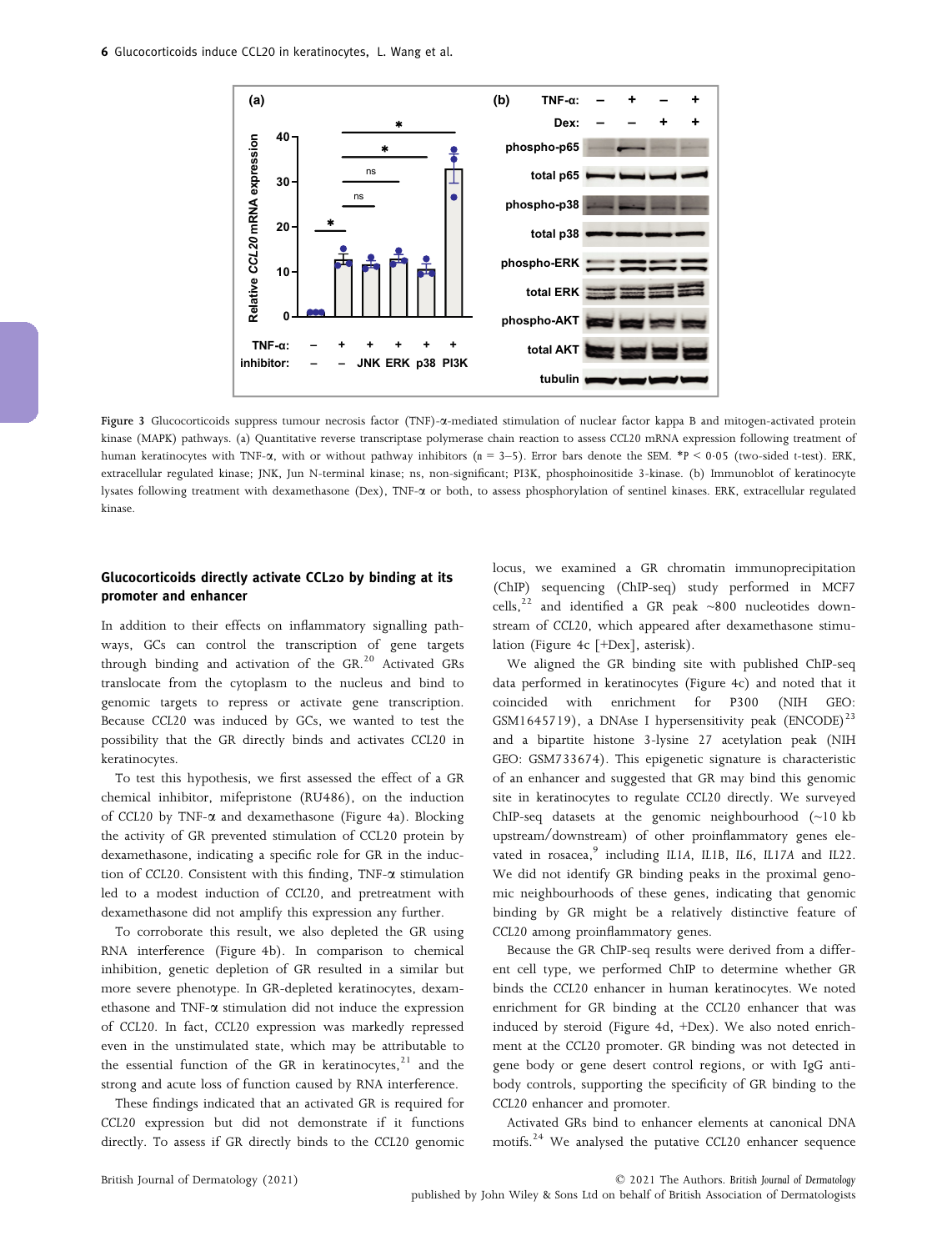

Figure 4 Activated glucocorticoid (GC) receptor (GR) directly induces CCL20 by binding its promoter and a downstream enhancer. (a) Enzymelinked immunosorbent assay for CCL20. Human keratinocytes were treated with the GC antagonist mifepristone (RU486) then treated with dexamethasone (Dex), tumour necrosis factor (TNF)- $\alpha$  or both (n = 3). Error bars denote the SD. ns, not significant. \*P < 0.05. (b) Quantitative reverse transcriptase polymerase chain reaction for CCL20 mRNA expression. Control (con-siRNA) or GR-targeted small interfering (siRNAs; GRsiRNA) were transfected into human keratinocytes, then treated with dexamethasone (Dex), TNF- $\alpha$  or both (n = 3). Error bars denote the SEM. ns, not significant \*P < 005 (two-sided t-test). (c) Genome tracks displaying results from chromatin immunoprecipitation with sequencing (ChIP-seq) assays for GR with and without dexamethasone (GR no Dex, GR + Dex),<sup>22</sup> p300 (GSM1645719), DNAse I hypersensitivity (DNase I HS, ENCODE) and histone 3 lysine 27 acetylation (H3K27ac, GSM733674). Coloured bars denote location of promoter (red), intergenic (green) and enhancer (blue) ChIP amplicons used in (d). \*CCL20 enhancer. (d) Chromatin immunoprecipitation/polymerase chain reaction. Chromatin from primary human keratinocytes was immunoprecipitated with antibodies against GR or a non-specific IgG control. DNA enrichment was assessed at the CCL20 enhancer and promoter. Intergenic and distal gene desert regions were amplified as controls for specificity (n = 3). Error bars denote the SEM. ns, not significant. \*P < 005. (e) GC binding motifs in the CCL20 enhancer. Analysis of the CCL20 enhancer sequence using MEME suite tools identified the best GR motif match near the centre of the enhancer peak at positions 223–235, denoted as 'site A'. A second adjacent GR motif was identified adjacent to site A and was noted as 'site B'. Motif alignment and enrichment P-values are shown. Red text denotes mismatch from the canonical GR motif. Deletion of site A/B GC response elements was generated and named  $\Delta$ GRE. (f) Enhancer reporter assay. The wild-type and DGRE CCL20 enhancer sequence was cloned upstream of a minimal promoter driving firefly luciferase and co-transfected into 293T cells with Renilla luciferase transfection controls. Cells were treated with dexamethasone (Dex), TNF-a or both (n = 3). Error bars denote the SD. ns, non-significant.  $*P < 0.05$  vs. control (two-sided t-test).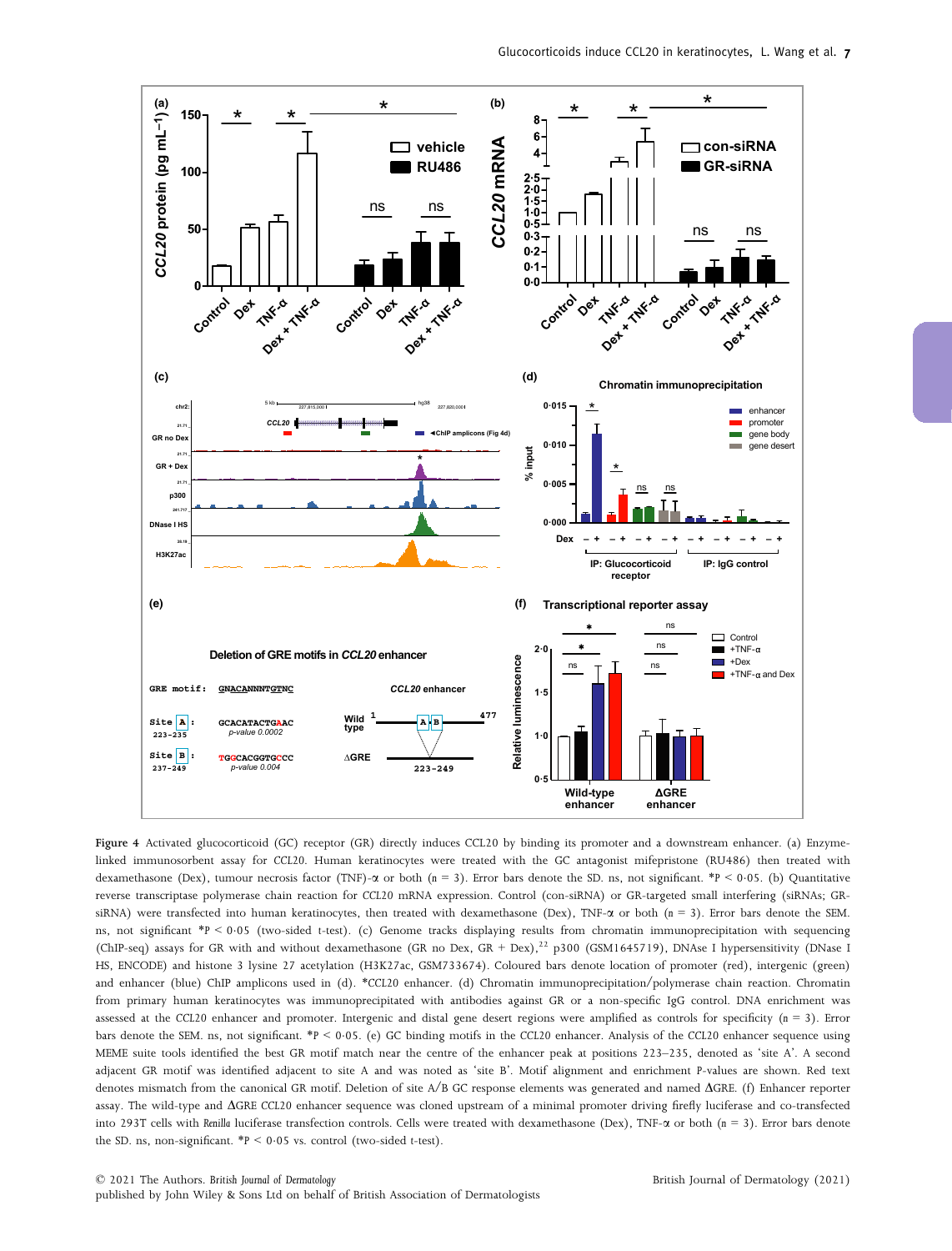using MEME suite tools to identify GR binding motifs.<sup>25</sup> Five GR binding motifs ( $P < 0.01$ ) were identified, with the best match located near the centre of the candidate enhancer (denoted as 'site A' in Figure 4e;  $P = 0.0002$ ). A second GR binding site was immediately adjacent to the first site (denoted as 'site B').

To test if GR binding to these sites mediated transcriptional activation, we cloned the 477 base pair (bp) CCL20 enhancer into a luciferase reporter appended to a minimal promoter. We also generated a 26-bp deletion that removed the two GR binding motifs, denoted  $\Delta$ GRE (deletion of GC response elements; Figure 4e). The wild-type CCL20 enhancer stimulated an approximately fourfold increase in luciferase above the minimal promoter, indicating its positive effect on transcriptional activation (data not shown). The addition of dexamethasone increased the expression of the CCL20 enhancer reporter even further. Stimulation with TNF-a had no effect, arguing against its influence at the enhancer element. By comparison, the  $\Delta$ GRE enhancer showed no transcriptional response to dexamethasone, indicating that binding to the GR binding motifs is specifically required (Figure 4f). Collectively, these results demonstrated that GCs stimulate CCL20 expression in keratinocytes by activating the GR, which directly binds an enhancer 3' downstream of the CCL20 locus at GR binding motifs.

#### **Discussion**

GCs are commonly thought of as strong immunosuppressants, but in some skin conditions they can worsen inflammation.<sup>26</sup> In this study, we identified a molecular mechanism that may explain how GC promotes skin inflammation in specific contexts. We found that expression of the chemokine CCL20 in keratinocytes is upregulated by GC and that this induction is amplified in the context of TNF-a. CCL20 potently attracts Th17 T lymphocytes and dendritic cells to epithelial surfaces such as the skin, and is characteristically elevated in rosacea.<sup>9,12</sup> We therefore propose that GCs exacerbate the inflammation in rosacea and perioral dermatitis, in part, by the stimulation of CCL20 expression.

At the molecular level, we found that GCs suppressed proinflammatory signalling pathways such as NFKB and p38/ MAPK, similarly to what has been observed in lung epithelia and other tissues.<sup>8</sup> However, we demonstrated that the suppressive effect of steroids on proinflammatory pathways is accompanied by direct locus binding and transcriptional activation of CCL20 (Figure 5). We speculate that other inflammation-related genes can also be directly regulated in the same manner as CCL20 in keratinocytes.

Systematically identifying GR targets in skin-resident cells is of interest because they may help to explain the pathogenesis of steroid-insensitive or steroid-induced skin conditions such as rosacea and perioral dermatitis. These studies could also provide insight into mechanisms of steroid resistance, tachyphylaxis and withdrawal – phenomena that are not completely understood but are important in a broad range of



Figure 5 A proposed model for the effect of glucocorticoids (GCs) on the transcriptional regulation of CCL20 in keratinocytes. Tumour necrosis factor (TNF)-a stimulation activates inflammation-related signalling pathways, including nuclear factor kappa B (NFKB), p38/ mitogen-activated protein kinase (MAPK) and PI3K (phosphoinositide 3-kinase). Downstream signalling from these pathways influences the activity of inflammatory genes, including CCL20. Exposure to GCs activates the GC receptor (GR), which suppresses NFKB and  $p38/$ MAPK signalling to block proinflammatory gene expression. However, activated GR directly binds and activates CCL20 though a proximal enhancer, counterbalancing other inhibitory effects of GR. This mechanism may contribute to the inflammation seen in skin conditions such as rosacea and perioral dermatitis, which are triggered or exacerbated by chronic steroid use.

inflammatory diseases such as asthma, cystic fibrosis and rheumatoid arthritis, in addition to inflammatory skin conditions.<sup>27</sup>

The effect of GCs on skin inflammation is complex, with influences from other cytokines and chemokines, resident cell types and the skin microbiome.<sup>28</sup> In addition to direct transcriptional effects at target loci, GC and cytokine signalling reciprocally affect each other through direct protein interaction and post-translational modifications.29,30 GCs can also generate epigenetic changes that establish longer-term effects on skin inflammation. Consistent with this, perioral dermatitis typically manifests only after prolonged steroid use, indicating that steroid-induced molecular changes may take time to accumulate to the point where they manifest clinically.

GCs remain among the most essential and common medications used in dermatology and medicine. Continued study of their molecular mechanisms in the skin and other tissues will be critical to understand how they can be best used for treatment of autoimmune and inflammatory diseases.

# Acknowledgments

We thank Professor Ningli Li for generous support of this work, and A. Otten and S. Takashima for presubmission review.